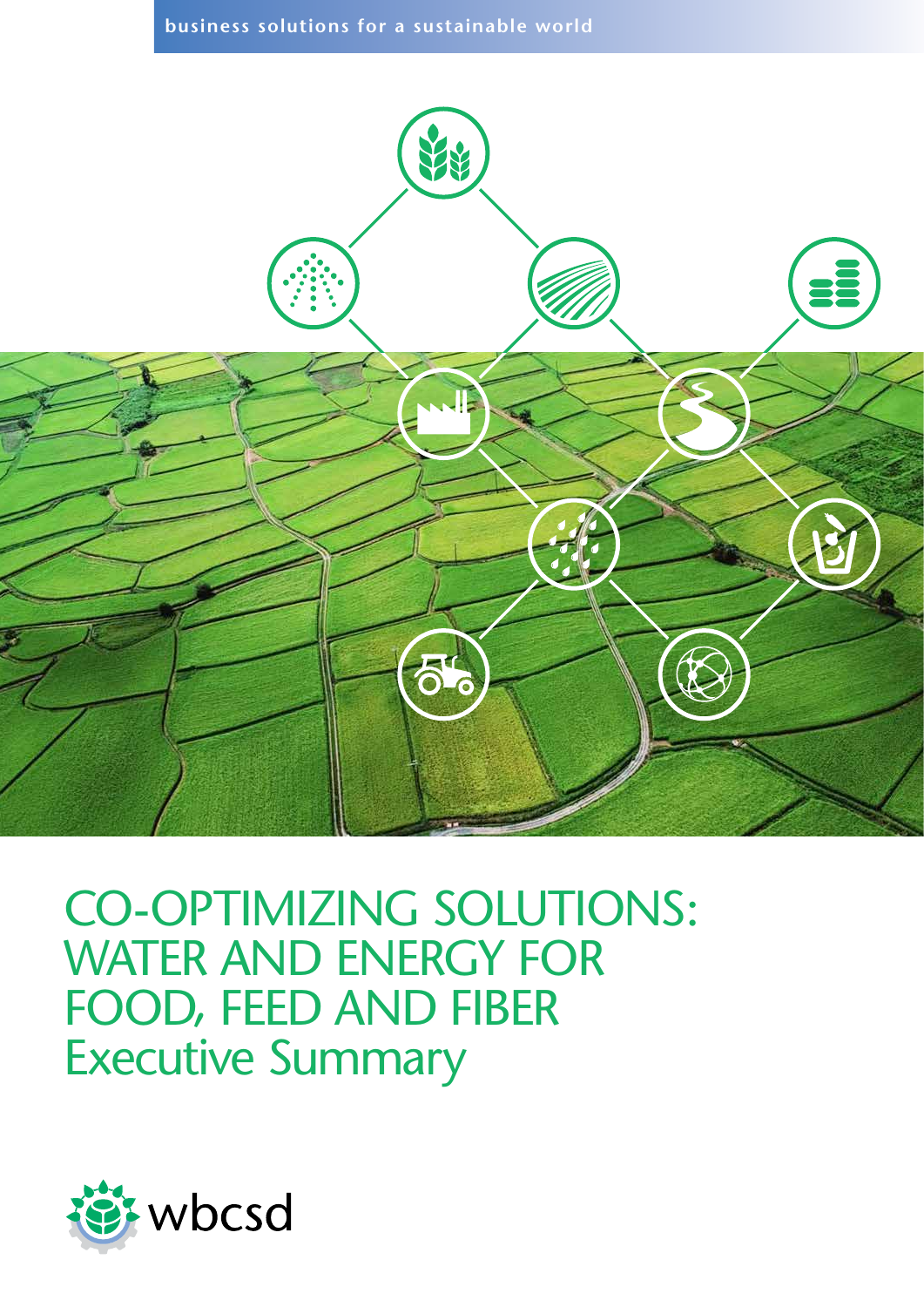*Co-optimizing Solutions: Water and energy for food, feed and fiber* is a unique solutions-based document that examines some of the most promising, innovative and scalable solutions to the world's interconnected water, energy, and food, feed, and fiber challenges. Highlighting ways solutions can be integrated to reinforce each other, the report reveals how the world's growing demand for nutrition and agricultural products can be met while minimizing environmental impact. It is based on a combination of the most advanced research with a sophisticated quantitative analysis of global linkages and case studies of techniques that forward-thinking companies are using. The private sector is an important part of the solution, and the report introduces some of the cutting-edge techniques already implemented around the world.

Increasing demand for food and other agricultural products will put great strains on land, water, energy and other resources in the coming years, and also heavily impact greenhouse gas emissions and climate change. Food demand is expected to rise by 60% by 2050 due to population growth and increased consumption. Fiber demand for wood panels and paper is predicted to increase by 80-95%.<sup>1</sup> A threefold increase is expected in the demand for biofuels at a time of increasing pressure on water quality and quantity.

Add these projected increases to a world where agriculture is already the world's largest water user, consuming 70% of total water each year. And energy consumption in agriculture is anticipated to increase by 84% in  $2050^2$  in a business-as-usual scenario. Additionally, climate change will impact food production in several ways. The disturbing result could be increased greenhouse gas emissions, compounded water requirements, decreased yields, and a potential increase in pests and weeds.

Fortunately, an array of "smart" solutions exist and are being developed to usher us towards agricultural production that is knowledge-intensive, more precise and less wasteful, and which utilizes such innovations as smart seeds, clever crop agronomy, zero-energy farms and integrated logistical systems. These solutions are already available and can be implemented with multiple benefits on yields, energy, water, climate change, land and resource use.

According to the report, many of these solutions can be "co-optimized" to reinforce each other and deliver multiple synchronized benefits of energy and water savings while increasing yields and creating better quality products. Imagine enzymes that help crops grow faster but also aid in the uptake of fertilizer, saving energy and pollution. Or biodegradable plastic mulch that prevents water loss through evaporation, increases soil temperature and accelerates natural nitrogen fixation.

Changing behavior at the retailer and consumer levels to control food waste would also significantly reduce demand for water and energy embedded in products that never reach an end-user.

Co-optimization solutions can go a long way towards addressing climate change mitigation and adaptation. Several solutions do not just improve the productivity of scarce water and energy but also reduce greenhouse gas emissions. Prime examples are the new methods of growing rice that keep methane emissions much lower. Reduced energy consumption in agriculture also immediately affects  $CO<sub>2</sub>$  emissions. Meanwhile, better use of water can improve water storage and improve adaptation of climate change fluctuation, and green soil water management adds to improved climate resilience as well.

The prognosis for the future is hopeful with these types of innovations. Business is a key player with its power to innovate toward sustainable harvests, drive change and partnerships, make long-term investments and achieve scale while strengthening supply systems and product sourcing, and reducing waste. There is also great opportunity for businesses to work together all along the value chain – connecting input suppliers, producers, commodity traders, processors and retailers. The private sector is playing a strong role in developing the tools that are key to mitigating water risk not only to their own operations but in the communities they operate in as well.

Companies, as the case studies from BASF, Dow Chemical, DuPont, Evonik, ITC, Jain Irrigation, Monsanto, Novozymes, Pepsico, and Syngenta demonstrate, are leading the way.

Here is a closer look at some of the most promising solution areas. Within each is the possibility of a myriad of more specific innovations adapted to different conditions.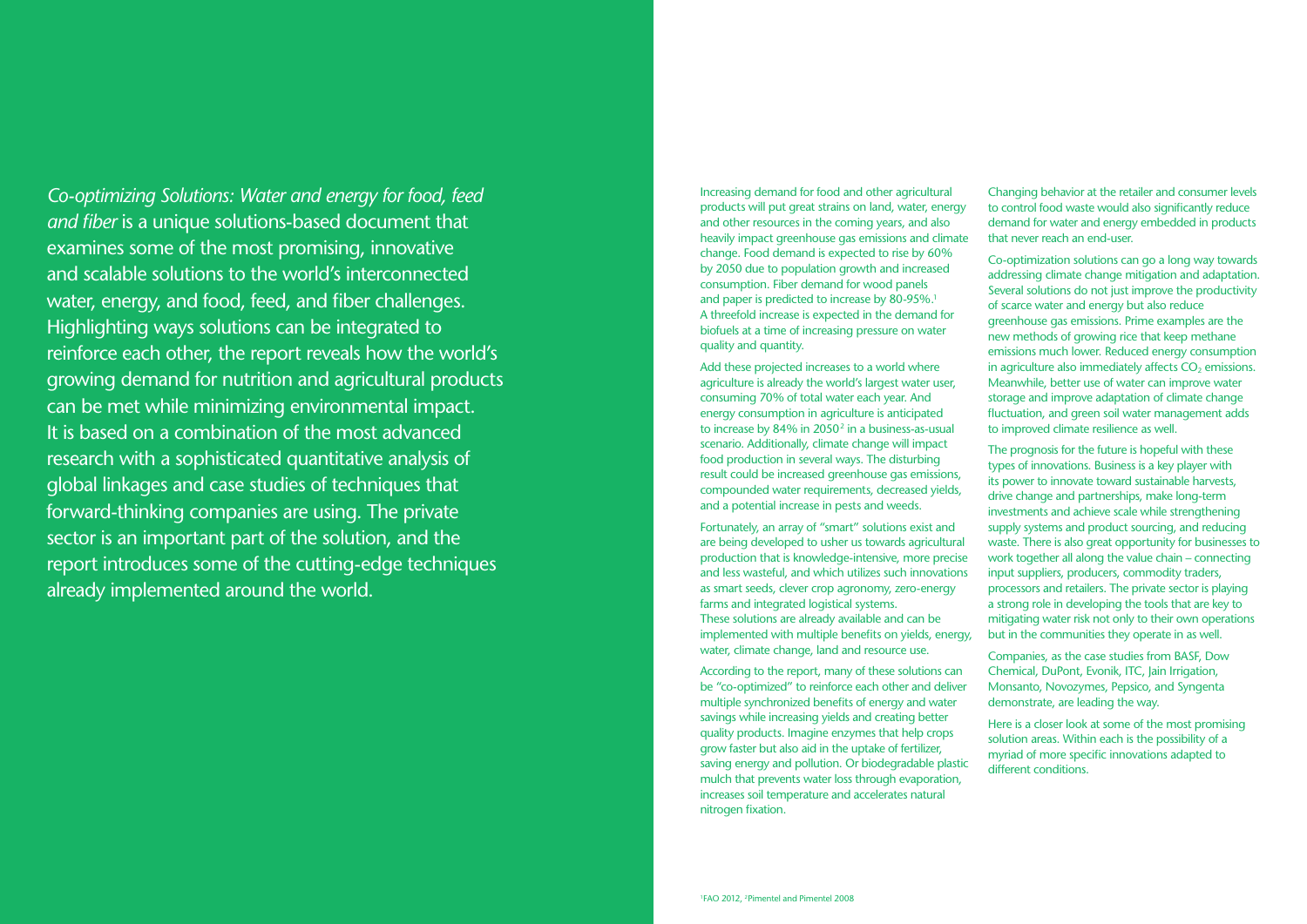Although the gains in yields of the world's major crops (wheat, rice, and maize) are slowing down, it is estimated that a 50-100% increase over current maximum yields could still be achieved through genetic engineering and crop selection – including hybrids, pest-smart varieties, and resource smart varieties that are more resource efficient and adapted to a wider range of climatic and soil conditions (drought and saline tolerant, nitrogen efficient).

#### **Corn**

BASF and Monsanto pioneered drought-tolerant corn, which yields 6-10% more than conventional hybrids in drought-prone areas. DuPont and Syngenta, in cooperation with the International Maize and Wheat Improvement Centre, also made strides in breeding corn that can yield 15% more than conventional

hybrids in water-stressed conditions. DuPont is testing the combination of drought tolerance with nitrogenuse efficiency due to the traits' synergistic relationship.

### **Rice**

With more than 34 million hectares of land being affected by salinity, DuPont Pioneer developed salinity-tolerant rice hybrids to allow rice-shrimp farming in Southeast Asia without compromising rice yields due to salt water use.

### **Alternative crops**

The potential of a diversity of traditional crops, such as a range of cereals native to Africa and Ethiopia's unique Arabica coffee varieties, remain largely untapped despite hardiness, resilience to extreme environments and high nutritional value.



# SMART VARIETIES

### **Fertilizers**

Most of the increased agricultural production over the coming decades is expected to come from agricultural intensification, bringing with it more extensive use of fertilizer. Particularly in sub-Saharan Africa, the world's major agricultural frontier, a system of sustainable intensification could double productivity on the continent. In areas of the world where fertilizer is overused, including parts of China, India, North America and Europe, using fertilizer more efficiently would reduce agricultural energy consumption, groundwater pollution, eutrophication (reduced oxygen in water that causes species extinction), land degradation, soil acidification, and nitrous oxide emissions – the most active greenhouse gas.

Solutions include more precise application of fertilizer in terms of timing, quantity and type. Real-time crop sensors for the application of nitrogen represent a technological breakthrough in this area. Field tests carried out by DuPont show increased income and 50% higher nitrogen-use efficiency with the use of sensor treatments. Similarly, smart fertilizers, which incorporate a mechanism controlling nitrogen release based on crop requirements, and chemigation, which incorporates chemicals such as fertilizer or insecticides into irrigation water, also allow for more precise application of chemicals, thereby reducing energy use and increasing yields. Using rock dust as a bio-fertilizer, an ancient technique, offers promise in Africa, where there are no fertilizer plants but quarries providing source minerals.

Production of fertilizer also represents an energy drain, about 1.2% of global energy consumption. Overhauling less-efficient plants, closing down poorly performing ones and moving towards natural gasfired facilities, rather than coal-based plants, could reduce energy consumption by 10-25%.



### **Bio-stimulants, improved disease control and nanotech pesticides**

Although not widely used on a global scale, fungibased compounds and micronutrients, such as zinc and boron, offer promising ways to stimulate plant growth, leading to increased yields of 10% or higher.

With global pesticide use of 2.5 million tonnes every year and their associated health hazards and damage to the environment, "smart" solutions for disease control make good sense.

Integrated pest management, using practices such as pest-resistant crops, rotations, and intercropping have been successful at reducing pesticide use up to 90% in some cases. Nanotech pesticides, although still in the experimental stage, may one day offer pesticides that release their active ingredient *only when inhaled by an insect*.

### SMART CROP MANAGEMENT AND EFFICIENT FERTILIZER PRODUCTION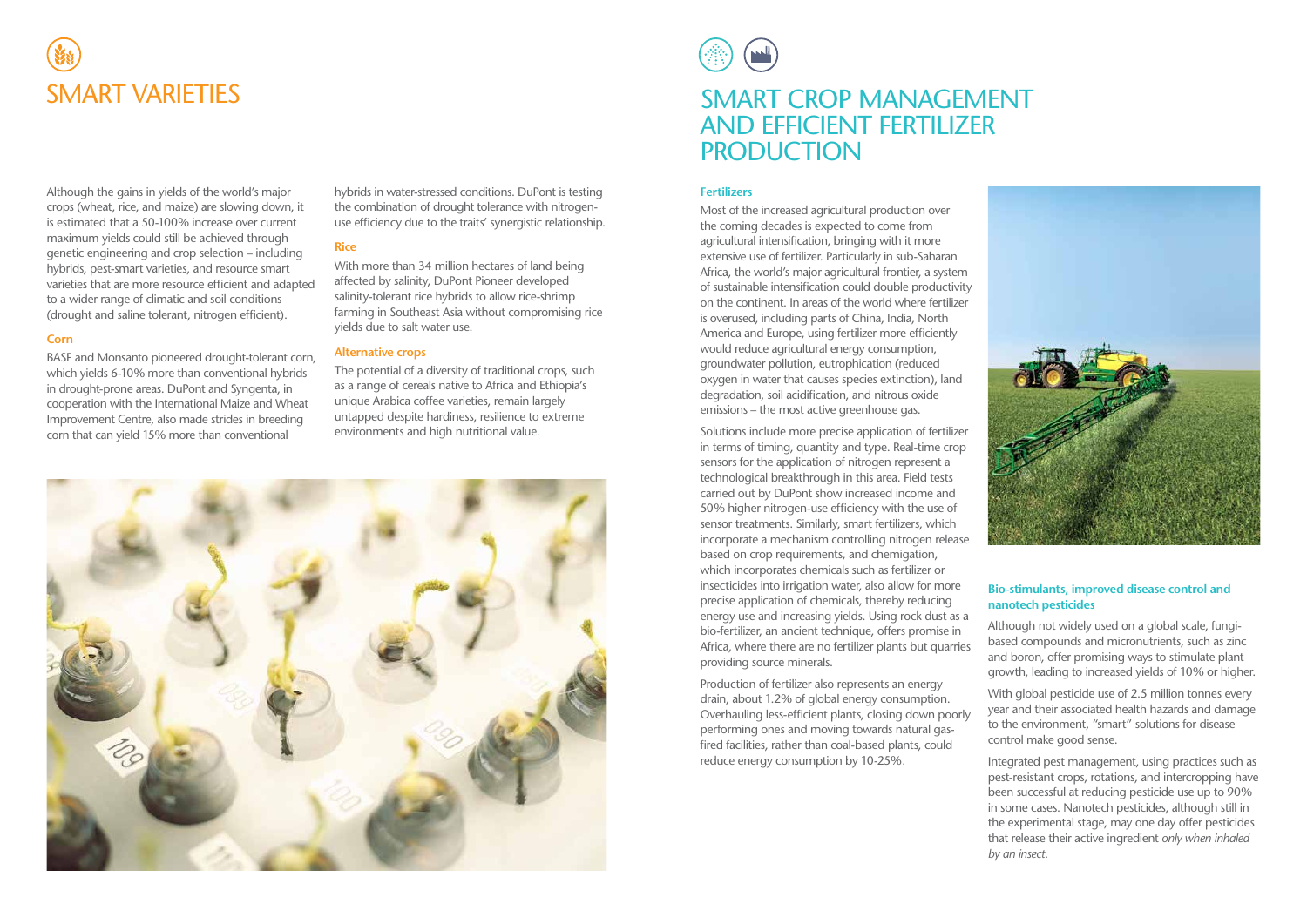Some researchers call mixed cropping a new agricultural frontier due to its many benefits: pest control, increased biodiversity, improved nitrogen use and nutrient uptake, increased soil fertility and resilience in resource-limited environments, among others. Intercropping of cereal and legumes, for instance, makes it possible to use significantly less water without impacting yields. Similarly, when trees are incorporated in the cropping system, helping soil moisture and nutrients and reducing pests, yields can be 20-60% higher than monocultures.



### BLUE AND GREEN WATER MANAGEMENT



With little renewable untapped water left, higher blue water (surface or groundwater) productivity will be critical in achieving desired outcomes that are conducive with sustainable agriculture. Precision irrigation, such as root zone irrigation and microsprinklers, offer promising alternatives. Studies on corn show water savings of up to 40% when using subsurface drip irrigation, one of the most advanced field irrigation technologies available.

Irrigation is the largest water consumer (70% of the world's freshwater withdrawals), and rice paddy fields are the largest single user. One ambitious research project is experimenting with growing rice like wheat, rather than the traditional flooding technique, saving water and reducing methane gas emissions. PepsiCo has been working with farmers in India in "direct" (dry) seeding efforts. Syngenta has also been active in providing such farmers with products and services to increase productivity.

Rainfed (green water) systems produce 58% of global food, and by 2050 the area is expected to increase some 70 million hectares.

Conservation agriculture, utilizing reduced plowing, diversified crop rotations, and keeping a vegetative cover on bare land, offer multiple benefits such as a 60-90% decrease in soil erosion and 40-69% less runoff.

Also promising in terms of water management is biodegradable plastic mulching applied as a thin foil over the soil surface to reduce evaporation, control weeds, protect from erosion and stimulate nitrogen enhancing microbial activity, leading to substantial water savings of 26-50%.

### EFFICIENT FARM OPERATIONS, MECHANISATION AND BRIDGING THE YIELD GAP

Innovations in farm operations and equipment are also key to saving energy. Retrofitting and replacing energy-inefficient farm equipment, integrated planting systems utilizing tailor-made equipment, and zero-energy farms, using new generation greenhouses, offer exciting benefits.

Recently, smaller and smarter machines have been developed that can act unattended and use less fuel. Syngenta's breakthrough PLENE technology utilizes equipment that does not compact soils, uses less fuel and helps overcome labor shortages. It also allows sugar cane to be replanted more frequently, leading to 15% higher yields and lower costs.

Currently, fully energy-independent farms are experimental, but they may be the wave of the



future. For instance, greenhouses that produce energy are part of an innovative project in the Netherlands.

### **Role of small farmers**

Care must also be given to improve the productivity of small farms and make them viable businesses in their own right. Small farmers will be responsible for a significant part of the increase in production in the future, but they are largely excluded from innovation systems and poorly linked to markets, institutions and service providers. Businesses are increasingly co-organizing extension services and making use of modern media, smart phones and agricultural television. Syngenta Foundation India, for example, holds frequent meetings, field demonstrations and presentations of latest technologies.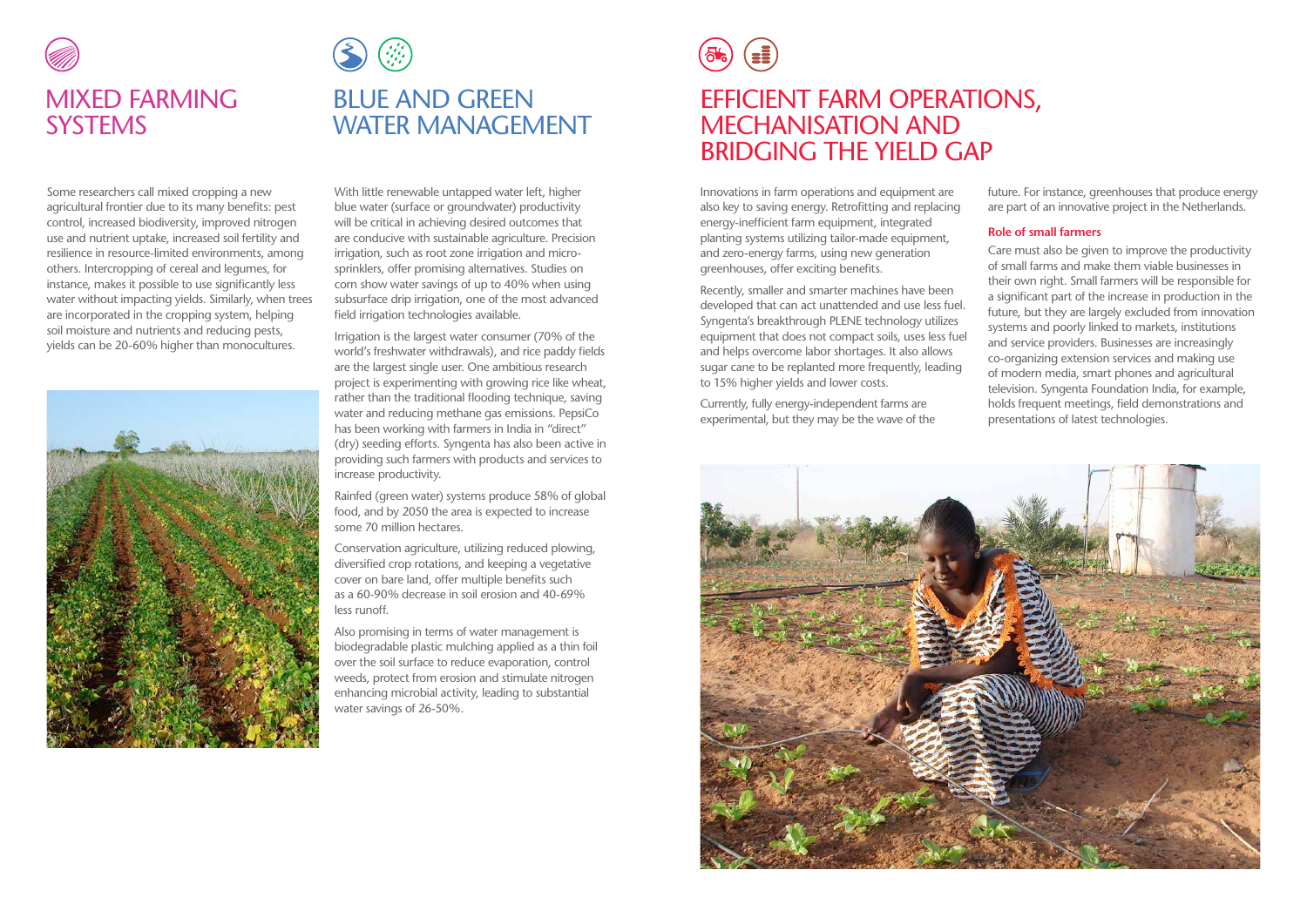International trade in agricultural commodities is expected to increase but only moderately. It appears to be "pulled" by efficiency gains more than "pushed" by land and water scarcity. Governments have a role to play by revisiting the current complexity of global farm subsidies. Governments must also support business by creating enabling policy frameworks that support innovation.

### MAKING USE OF TRADE

## REDUCING FOOD LOSS AND WASTE

An estimated 32% of food produced globally, about 1.3 billion tonnes, is lost or wasted along the food chain every year. In developing countries, most waste (25-35%) occurs early in the food chain (at harvest, storage and processing), while in developed countries most waste (18-24%) happens at the retail and consumer level. Reducing waste could decrease demand for food by an estimated 10%, saving land, energy and water resources.

Wageningen UR Food & Biobased Research participated in the development of an innovative chip with sensors to monitor the quality of perishables from right after they are harvested until they reach the store, reducing food loss and waste.



Sustainable agriculture, water stewardship and energy production are central to achieving a vision where "the global population is not just living on the planet, but living well and within the limits of the planet." This is the vision of the WBCSD taken one step further to the delivery of tangible outcomes through the Action2020 initiative. Action2020 sets out Societal Must-Haves in Priority Areas that require urgent attention, including the release of nutrient elements, water, climate change, and food, feed, fiber and biofuels.

For more information on *Co-optimizing Solutions: Water and energy for food, feed and fiber*, please visit the water section of www.wbcsd.org and www.action2020.org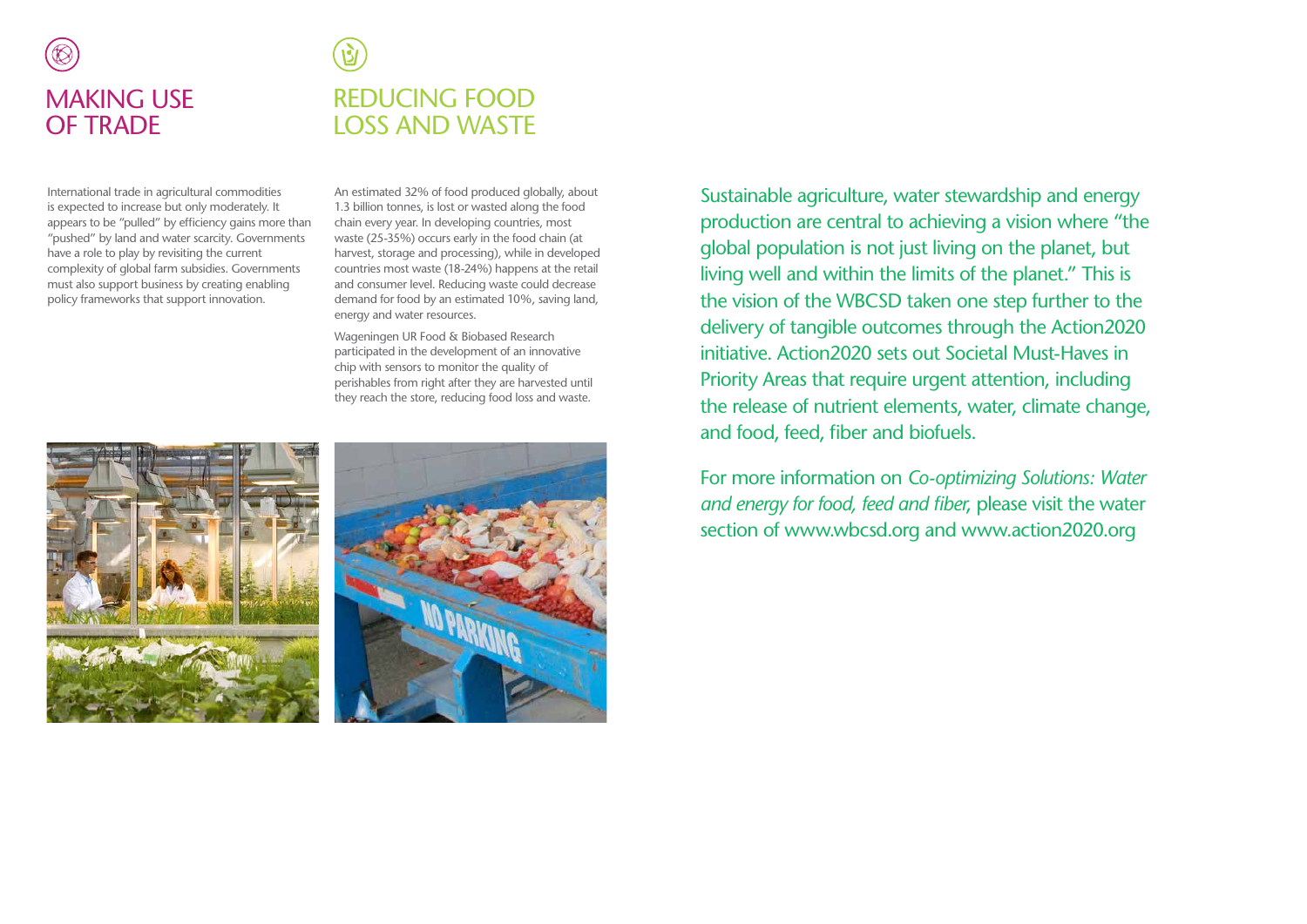#### **About the WBCSD**

The World Business Council for Sustainable Development is a CEO-led organization of forward thinking companies that galvanizes the global business community to create a sustainable future for business, society and the environment. Together with its members, the Council applies its respected thought leadership and effective advocacy to generate constructive solutions and take shared action. Leveraging its strong relationships with stakeholders as the leading advocate for business, the Council helps drive debate and policy change in favor of sustainable development solutions.

The WBCSD provides a forum for its 200 member companies – which represent all business sectors, all continents and combined revenue of more than US\$7 trillion – to share best practices on sustainable development issues and to develop innovative tools that change the status quo. The Council also benefits from a network of 60 national and regional business councils and partner organizations, a majority of which are based in developing countries.

#### **Acknowledgments**

### **Written by Cecilia Borgia and Frank van Steenbergen, MetaMeta**

MetaMeta provides research and consultancy services in water governance, and offers specialized communication products geared to the international resource management & development sectors. MetaMeta has also developed innovative new models for managing and monitoring complex programmes.

Nexus Model methodology prepared by Ankit Patel, Resourcematics Ltd.

Sincere gratitude and thanks to the WBCSD member companies and external experts who provided input and guidance throughout the process, in particular member companies that have provided case studies.

**Water Cluster leadership group (as of May 2014)** Co-chairs: Borealis and EDF. Members: BASF, Bayer, Deloitte, DSM, DuPont, GDF Suez, Greif, Kimberly-Clark, Monsanto, Nestlé, PepsiCo, PwC, SABMiller, Schneider Electric, Shell, Suncor Energy, Unilever, Veolia.

**This piece of work was led by WBCSD water team** Violaine Berger, Joppe Cramwinckel, Tatiana Fedotova, Julie Oesterlé.



This publication is released in the name of the WBCSD. Like other WBCSD publications, it is the result of a collaborative effort by members of the secretariat, senior executives from member companies and external experts. A wide range of members and experts reviewed drafts, thereby ensuring that the document broadly represents the majority of the WBCSD membership. It does not mean, however, that every member company agrees with every word.

This publication has been prepared for general guidance on matters of interest only, and does not constitute professional advice. You should not act upon the information contained in this publication without obtaining specific professional advice. No representation or warranty (express or implied) is given as to the accuracy or completeness of the information contained in this publication, and, to the extent permitted by law, the WBCSD, its members, employees and agents do not accept or assume any liability, responsibility or duty of care for any consequences of you or anyone else acting, or refraining to act, in reliance on the information contained in this publication or for any decision based on it.

Copyright © WBCSD, May 2014. ISBN 978-2-940521-17-3